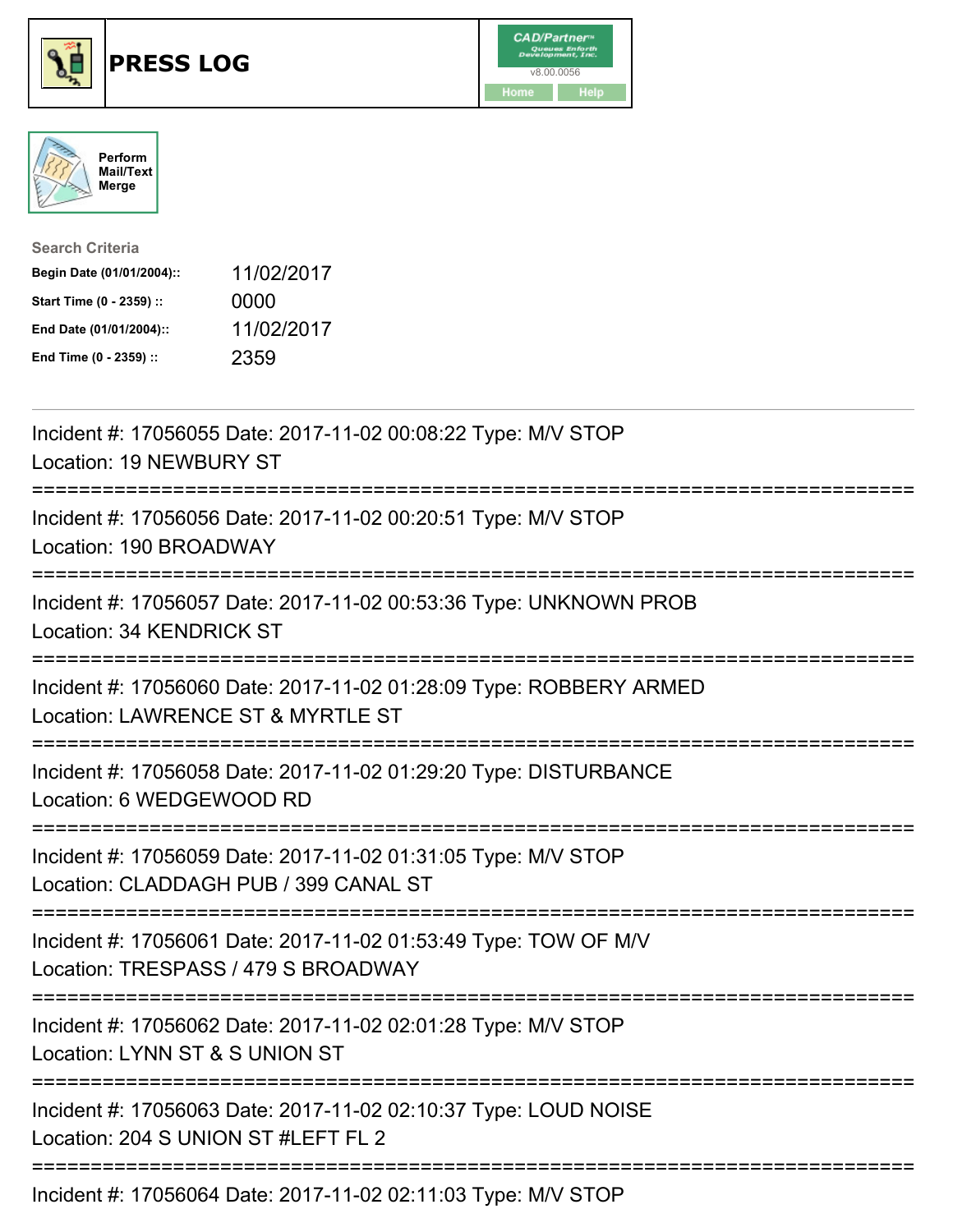Location: CENTRE & CHELMSFORD =========================================================================== Incident #: 17056065 Date: 2017-11-02 02:25:45 Type: M/V STOP Location: ESSEX ST & NEWBURY ST =========================================================================== Incident #: 17056066 Date: 2017-11-02 02:27:07 Type: M/V STOP Location: KINGSTON ST & S BROADWAY =========================================================================== Incident #: 17056067 Date: 2017-11-02 02:27:08 Type: M/V STOP Location: HAMPSHIRE ST & MYRTLE ST =========================================================================== Incident #: 17056068 Date: 2017-11-02 02:32:47 Type: M/V STOP Location: HAMPSHIRE ST & LOWELL ST =========================================================================== Incident #: 17056069 Date: 2017-11-02 02:50:22 Type: M/V STOP Location: CANAL ST & UNION ST =========================================================================== Incident #: 17056070 Date: 2017-11-02 03:07:24 Type: ALARM/BURG Location: 451 HOWARD ST =========================================================================== Incident #: 17056071 Date: 2017-11-02 03:09:01 Type: M/V STOP Location: FAST ST & SALEM ST =========================================================================== Incident #: 17056072 Date: 2017-11-02 03:11:25 Type: M/V STOP Location: FARLEY ST & S BROADWAY =========================================================================== Incident #: 17056073 Date: 2017-11-02 03:15:33 Type: LARCENY/MV/PAST Location: 37 WILMOT ST =========================================================================== Incident #: 17056074 Date: 2017-11-02 03:21:07 Type: M/V STOP Location: E HAVERHILL ST & HOWARD ST =========================================================================== Incident #: 17056075 Date: 2017-11-02 03:31:26 Type: ALARM/BURG Location: ROLLINS SCHOOL / 451 HOWARD ST =========================================================================== Incident #: 17056076 Date: 2017-11-02 03:32:45 Type: TOW/REPOSSED Location: 28 SUMMIT AV =========================================================================== Incident #: 17056077 Date: 2017-11-02 03:35:28 Type: TOW/REPOSSED Location: 37 WILMOT ST =========================================================================== Incident #: 17056078 Date: 2017-11-02 03:44:07 Type: M/V STOP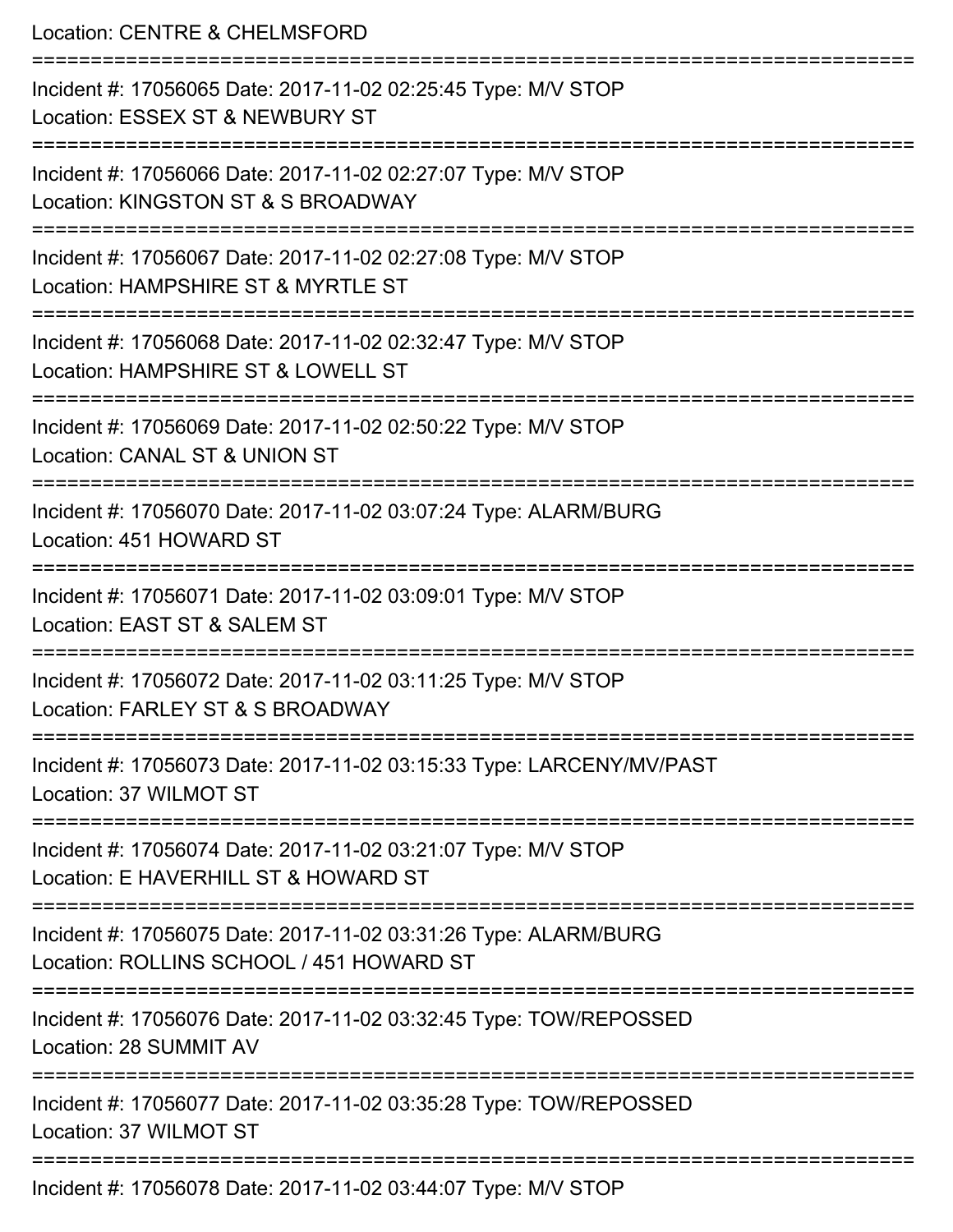| Incident #: 17056079 Date: 2017-11-02 03:55:15 Type: MEDIC SUPPORT<br>Location: TRESPASS / 129 NEWTON ST        |
|-----------------------------------------------------------------------------------------------------------------|
| Incident #: 17056081 Date: 2017-11-02 04:02:55 Type: DISTURBANCE<br>Location: 25 BASWOOD                        |
| Incident #: 17056080 Date: 2017-11-02 04:03:11 Type: M/V STOP<br><b>Location: PARK ST</b>                       |
| Incident #: 17056082 Date: 2017-11-02 04:12:55 Type: TOW OF M/V<br>Location: TRESPASS / 52 CHESTNUT ST          |
| Incident #: 17056083 Date: 2017-11-02 04:28:25 Type: ALARMS<br>Location: DUNKIN DONUTS / 581 ANDOVER ST         |
| Incident #: 17056084 Date: 2017-11-02 05:20:01 Type: DOMESTIC/PROG<br>Location: 175 ABBOTT ST                   |
| Incident #: 17056085 Date: 2017-11-02 05:32:19 Type: ALARMS<br>Location: DUNKIN DONUTS / 581 ANDOVER ST         |
| Incident #: 17056086 Date: 2017-11-02 06:13:47 Type: ALARMS<br>Location: CSI COMPANY / 78 STATE ST              |
| Incident #: 17056087 Date: 2017-11-02 06:31:25 Type: LOST PROPERTY<br>Location: SUNNY SIDE DINER / 639 BROADWAY |
| Incident #: 17056088 Date: 2017-11-02 06:43:22 Type: ALARMS<br>Location: METRO PCS / 160 BROADWAY               |
| Incident #: 17056089 Date: 2017-11-02 07:00:56 Type: E911 HANGUP<br>Location: 18 SUMMIT AV FL 2ND               |
| Incident #: 17056090 Date: 2017-11-02 07:14:42 Type: PARK & WALK<br>Location: BROADWAY & HAVERHILL ST           |
| Incident #: 17056091 Date: 2017-11-02 07:49:06 Type: DOMESTIC/PROG<br>Location: 31 S BOWDOIN ST                 |
| Incident #: 17056092 Date: 2017-11-02 07:49:30 Type: MEDIC SUPPORT                                              |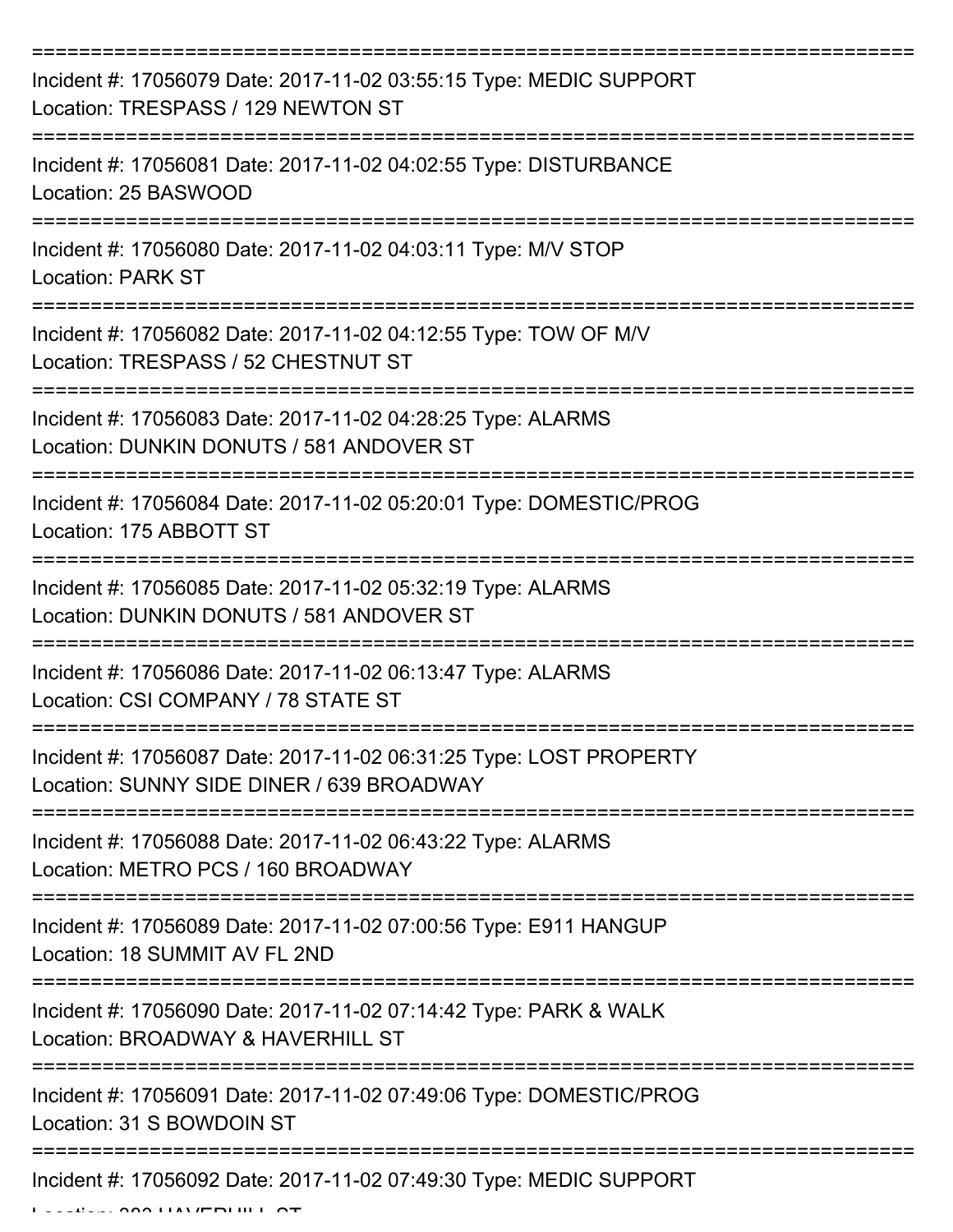| Incident #: 17056093 Date: 2017-11-02 08:33:04 Type: ALARMS<br>Location: 47 TEWKSBURY ST                                               |
|----------------------------------------------------------------------------------------------------------------------------------------|
| Incident #: 17056094 Date: 2017-11-02 08:40:00 Type: AUTO ACC/NO PI<br>Location: 323 LAWRENCE ST                                       |
| Incident #: 17056095 Date: 2017-11-02 09:20:36 Type: MEDIC SUPPORT<br>Location: 124 HAVERHILL ST FL 1                                  |
| Incident #: 17056096 Date: 2017-11-02 09:26:52 Type: SUS PERS/MV<br>Location: BOYD ST                                                  |
| Incident #: 17056097 Date: 2017-11-02 09:28:56 Type: SPECIAL CHECK<br>Location: 361 BROADWAY                                           |
| Incident #: 17056098 Date: 2017-11-02 09:32:28 Type: DISTURBANCE<br>Location: RAY MEDINA AUTO SALES / 431 S UNION ST                   |
| Incident #: 17056099 Date: 2017-11-02 09:35:59 Type: M/V STOP<br>Location: 65 TREMONT ST                                               |
| Incident #: 17056100 Date: 2017-11-02 09:56:45 Type: M/V STOP<br>Location: CAMBRIDGE ST & S UNION ST                                   |
| Incident #: 17056101 Date: 2017-11-02 10:02:13 Type: LOCKOUT<br>Location: 20 WINTER ST                                                 |
| Incident #: 17056102 Date: 2017-11-02 10:07:24 Type: M/V STOP<br>Location: S UNION ST & SALEM ST                                       |
| Incident #: 17056104 Date: 2017-11-02 10:08:58 Type: LOST PROPERTY<br>Location: 18 LENOX ST                                            |
| Incident #: 17056103 Date: 2017-11-02 10:09:14 Type: ANIMAL COMPL<br>Location: 93 TRENTON ST                                           |
| Incident #: 17056105 Date: 2017-11-02 10:18:25 Type: ALARM/BURG<br>Location: AVIS MANON RESIDENCE / 47 TEWKSBURY ST                    |
| Incident #: 17056106 Date: 2017-11-02 10:25:32 Type: MAL DAMAGE<br>I coation: I INII) / EDCITV CAD ANIN COMAIN INIC / ARR ANINO VED CT |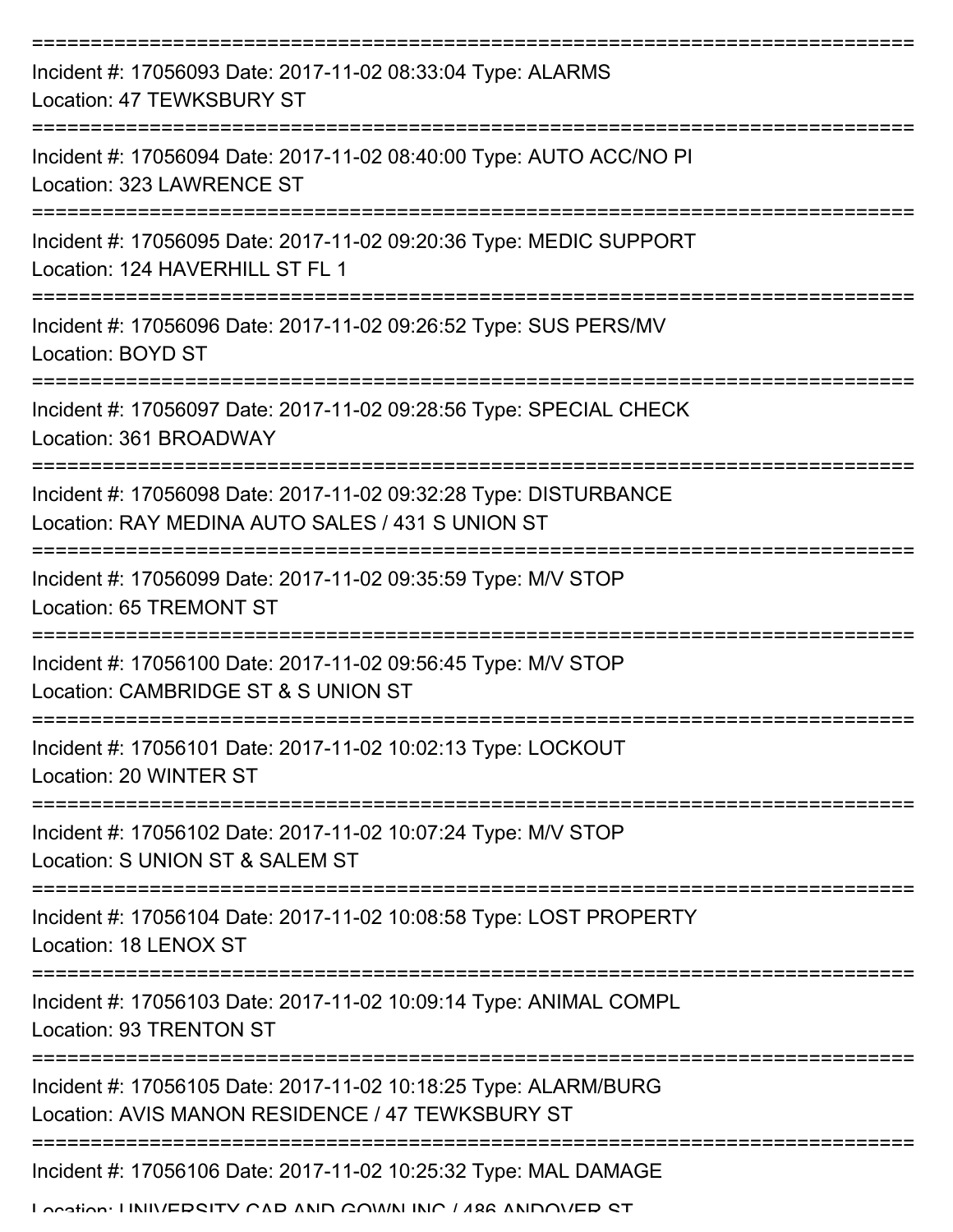| Incident #: 17056107 Date: 2017-11-02 10:27:42 Type: M/V STOP<br>Location: GRAFTON ST & WINTHROP AV                            |
|--------------------------------------------------------------------------------------------------------------------------------|
| Incident #: 17056108 Date: 2017-11-02 10:38:23 Type: 911 HANG UP<br>Location: GREATER LAWRENCE FAM.HLTH.CTR. / 34 HAVERHILL ST |
| Incident #: 17056109 Date: 2017-11-02 10:51:58 Type: SEX OFFENDER<br>Location: 800 ESSEX ST                                    |
| Incident #: 17056110 Date: 2017-11-02 11:10:26 Type: AUTO ACC/UNK PI<br>Location: WINTHROP AV                                  |
| Incident #: 17056111 Date: 2017-11-02 11:12:50 Type: SHOPLIFTING<br>Location: MARSHALLS / 73 WINTHROP AV<br>================== |
| Incident #: 17056112 Date: 2017-11-02 11:15:55 Type: 911 HANG UP<br>Location: 101 LOWELL ST FL 2                               |
| Incident #: 17056114 Date: 2017-11-02 11:18:31 Type: ABAND MV<br>Location: 33 GARFIELD ST                                      |
| Incident #: 17056113 Date: 2017-11-02 11:18:52 Type: ALARM/BURG<br>Location: LAS PALMAS RESTAURANT / 445 ESSEX ST              |
| Incident #: 17056116 Date: 2017-11-02 11:25:41 Type: SUS PERS/MV<br>Location: 16 TREMONT ST                                    |
| Incident #: 17056115 Date: 2017-11-02 11:27:27 Type: SEX OFFENDER<br>Location: 214 ANDOVER ST                                  |
| Incident #: 17056117 Date: 2017-11-02 11:32:13 Type: SHOPLIFTING<br>Location: BEST HOMES / 335 ESSEX ST                        |
| Incident #: 17056118 Date: 2017-11-02 11:41:01 Type: DOMESTIC/PROG<br>Location: 26 EAST ST                                     |
| Incident #: 17056119 Date: 2017-11-02 11:44:20 Type: ALARM/BURG<br>Location: DAVID ELLIOT RESIDENCE / 335 AMES ST              |
| Incident #: 17056120 Date: 2017-11-02 11:50:51 Type: TOW/REPOSSED<br>Location: 30 FOREST ST                                    |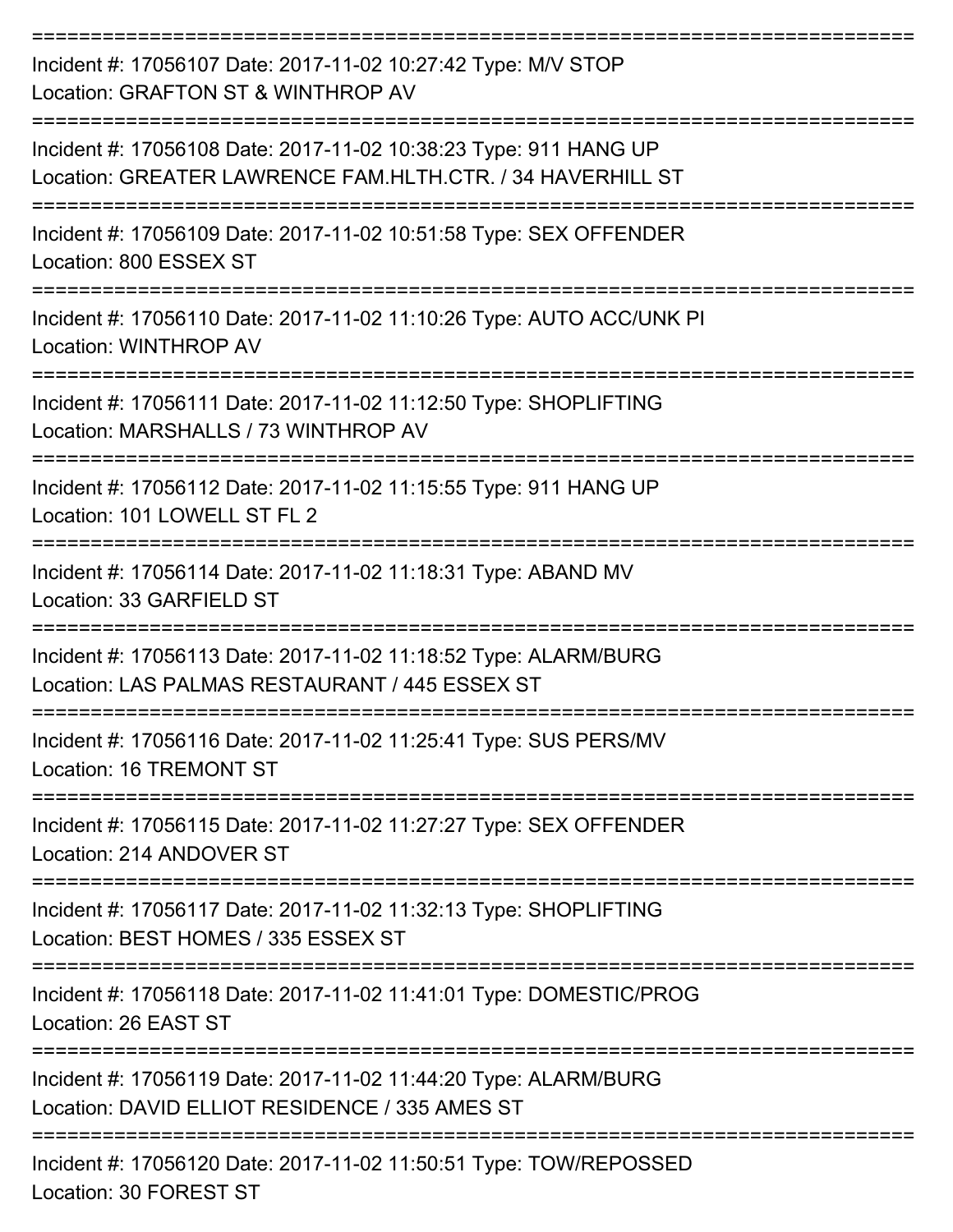| Incident #: 17056121 Date: 2017-11-02 11:59:02 Type: DISTURBANCE<br>Location: 193 MAPLE ST #6J                                                |
|-----------------------------------------------------------------------------------------------------------------------------------------------|
| :==================================<br>Incident #: 17056122 Date: 2017-11-02 12:11:01 Type: M/V STOP<br>Location: ROTRARY/ARREST / MEDFORD ST |
| Incident #: 17056123 Date: 2017-11-02 12:19:51 Type: M/V STOP<br>Location: FALLS BRIDGE / null<br>=================================           |
| Incident #: 17056124 Date: 2017-11-02 12:23:47 Type: ALARM/BURG<br>Location: CUBE SMART / 51 S CANAL ST<br>:=============================     |
| Incident #: 17056125 Date: 2017-11-02 12:25:01 Type: AUTO ACC/UNK PI<br>Location: MARKET ST & WASHINGTON WY<br>:==================            |
| Incident #: 17056127 Date: 2017-11-02 12:32:29 Type: SUS PERS/MV<br>Location: 83 BUNKERHILL ST                                                |
| Incident #: 17056126 Date: 2017-11-02 12:32:38 Type: HIT & RUN M/V<br>Location: 408 WINTHROP AV                                               |
| Incident #: 17056128 Date: 2017-11-02 12:33:28 Type: M/V STOP<br>Location: LAWRENCE ST & MAPLE ST                                             |
| Incident #: 17056129 Date: 2017-11-02 12:36:56 Type: GENERAL SERV<br>Location: 236 HAMPSHIRE ST                                               |
| Incident #: 17056130 Date: 2017-11-02 12:39:40 Type: INVEST CONT<br>Location: 38 FULTON ST                                                    |
| Incident #: 17056131 Date: 2017-11-02 12:40:47 Type: M/V STOP<br>Location: LAWRENCE ST & MAPLE ST                                             |
| Incident #: 17056132 Date: 2017-11-02 12:48:42 Type: MEDIC SUPPORT<br>Location: 274 E HAVERHILL ST #16                                        |
| Incident #: 17056133 Date: 2017-11-02 12:49:19 Type: MEDIC SUPPORT<br>Location: 4 BLANCHARD ST #D                                             |
| Incident #: 17056134 Date: 2017-11-02 12:50:38 Type: M/V STOP<br>Location: 1 PARKER ST                                                        |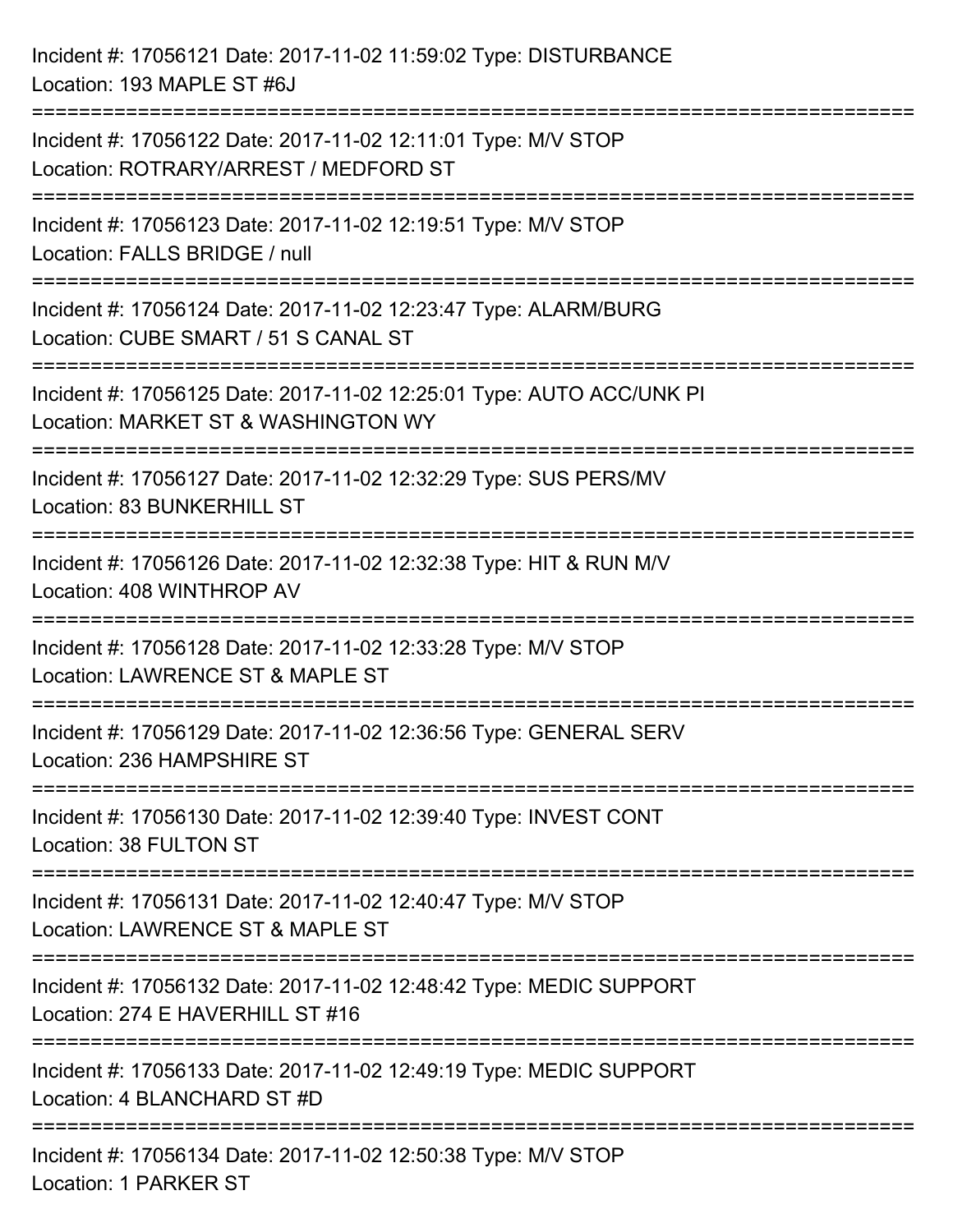Incident #: 17056135 Date: 2017-11-02 12:54:07 Type: DOMESTIC/PROG Location: 33 S BOWDOIN ST =========================================================================== Incident #: 17056136 Date: 2017-11-02 13:02:08 Type: ALARM/BURG Location: PORTUGUESE A SALAZAR CLUB / 2 SARATOGA ST =========================================================================== Incident #: 17056138 Date: 2017-11-02 13:02:48 Type: MAL DAMAGE Location: 177 EXCHANGE ST =========================================================================== Incident #: 17056137 Date: 2017-11-02 13:03:28 Type: 209A/SERVE Location: 13 BICKNELL TER =========================================================================== Incident #: 17056139 Date: 2017-11-02 13:09:46 Type: SHOPLIFTING Location: MARSHALLS / 73 WINTHROP AV =========================================================================== Incident #: 17056140 Date: 2017-11-02 13:15:35 Type: SUS PERS/MV Location: 29 BERKELEY ST FL 2 =========================================================================== Incident #: 17056141 Date: 2017-11-02 13:30:09 Type: ALARM/BURG Location: WENDYS / 55 HAMPSHIRE ST =========================================================================== Incident #: 17056142 Date: 2017-11-02 13:31:32 Type: UNWANTEDGUEST Location: 360 BROADWAY =========================================================================== Incident #: 17056143 Date: 2017-11-02 13:40:07 Type: AUTO ACC/NO PI Location: BROADWAY AV & CROSS ST =========================================================================== Incident #: 17056144 Date: 2017-11-02 13:41:49 Type: THREATS Location: 177 EXCHANGE ST =========================================================================== Incident #: 17056145 Date: 2017-11-02 13:42:47 Type: ALARM/BURG Location: NORTHERN ESSEX COOMUNITY COLLEGE / 45 FRANKLIN ST =========================================================================== Incident #: 17056146 Date: 2017-11-02 13:44:35 Type: M/V STOP Location: 27 WINTHROP AV =========================================================================== Incident #: 17056147 Date: 2017-11-02 13:44:44 Type: AUTO ACC/NO PI Location: 26 MONMOUTH ST =========================================================================== Incident #: 17056148 Date: 2017-11-02 13:47:13 Type: MEDIC SUPPORT Location: 660 S UNION ST

===========================================================================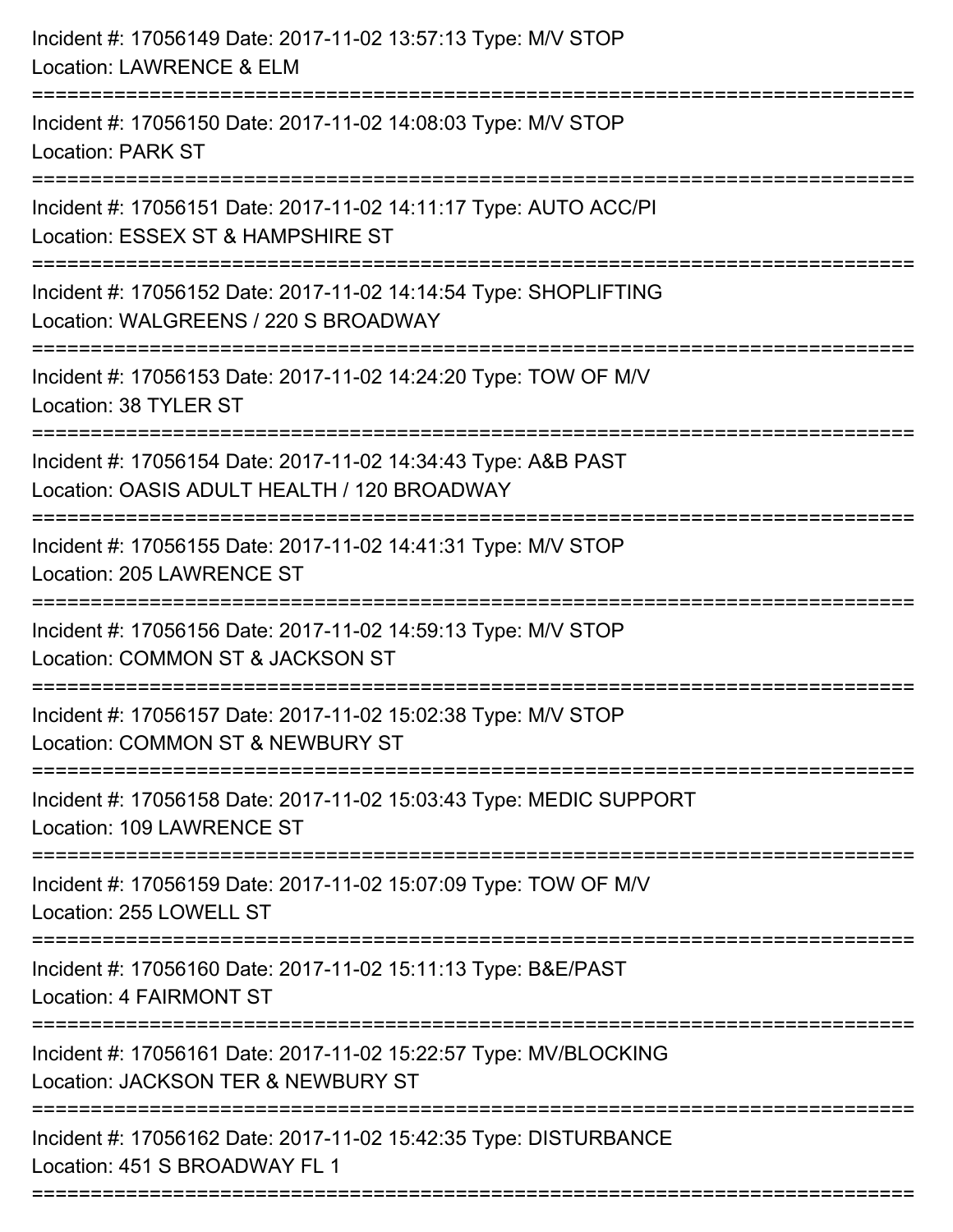| Location: BROOK ST & NEWBURY ST                                                                                                |
|--------------------------------------------------------------------------------------------------------------------------------|
| Incident #: 17056164 Date: 2017-11-02 16:06:43 Type: DOMESTIC/PROG<br>Location: 79 BAILEY ST FL 2                              |
| Incident #: 17056165 Date: 2017-11-02 16:07:45 Type: STOL/MV/PAS<br>Location: 600 ESSEX ST                                     |
| Incident #: 17056166 Date: 2017-11-02 16:10:16 Type: WOMAN DOWN<br>Location: EVERETT ST & ROWE ST<br>------------------------- |
| Incident #: 17056167 Date: 2017-11-02 16:26:54 Type: LOUD NOISE<br>Location: HAFFNERS / 69 PARKER ST                           |
| Incident #: 17056168 Date: 2017-11-02 16:34:04 Type: DRUG VIO<br>Location: BOXFORD ST & PHILLIPS ST                            |
| Incident #: 17056169 Date: 2017-11-02 16:49:04 Type: DOMESTIC/PROG<br>Location: 215 LAWRENCE ST                                |
| Incident #: 17056170 Date: 2017-11-02 16:59:27 Type: DRUG VIO<br>Location: SPRINGFIELD ST & S UNION ST                         |
| Incident #: 17056171 Date: 2017-11-02 17:03:27 Type: MAN DOWN<br>Location: 186 PARK ST                                         |
| Incident #: 17056172 Date: 2017-11-02 17:09:28 Type: WARRANT SERVE<br>Location: PARKER ST & SPRINGFIELD ST                     |
| Incident #: 17056173 Date: 2017-11-02 17:18:38 Type: AUTO ACC/PI<br>Location: BROADWAY & HAVERHILL ST                          |
| Incident #: 17056174 Date: 2017-11-02 17:22:09 Type: PARK & WALK<br>Location: EVERETT ST & ROWE ST                             |
| Incident #: 17056175 Date: 2017-11-02 17:28:36 Type: UNWANTEDGUEST<br>Location: 193 MAPLE ST #6J                               |
| Incident #: 17056176 Date: 2017-11-02 17:40:45 Type: WIRE DOWN<br>Location: 11 WAYNE ST                                        |
|                                                                                                                                |

Incident #: 17056177 Date: 2017 11 02 17:47:53 Type: EXTRA SURVEIL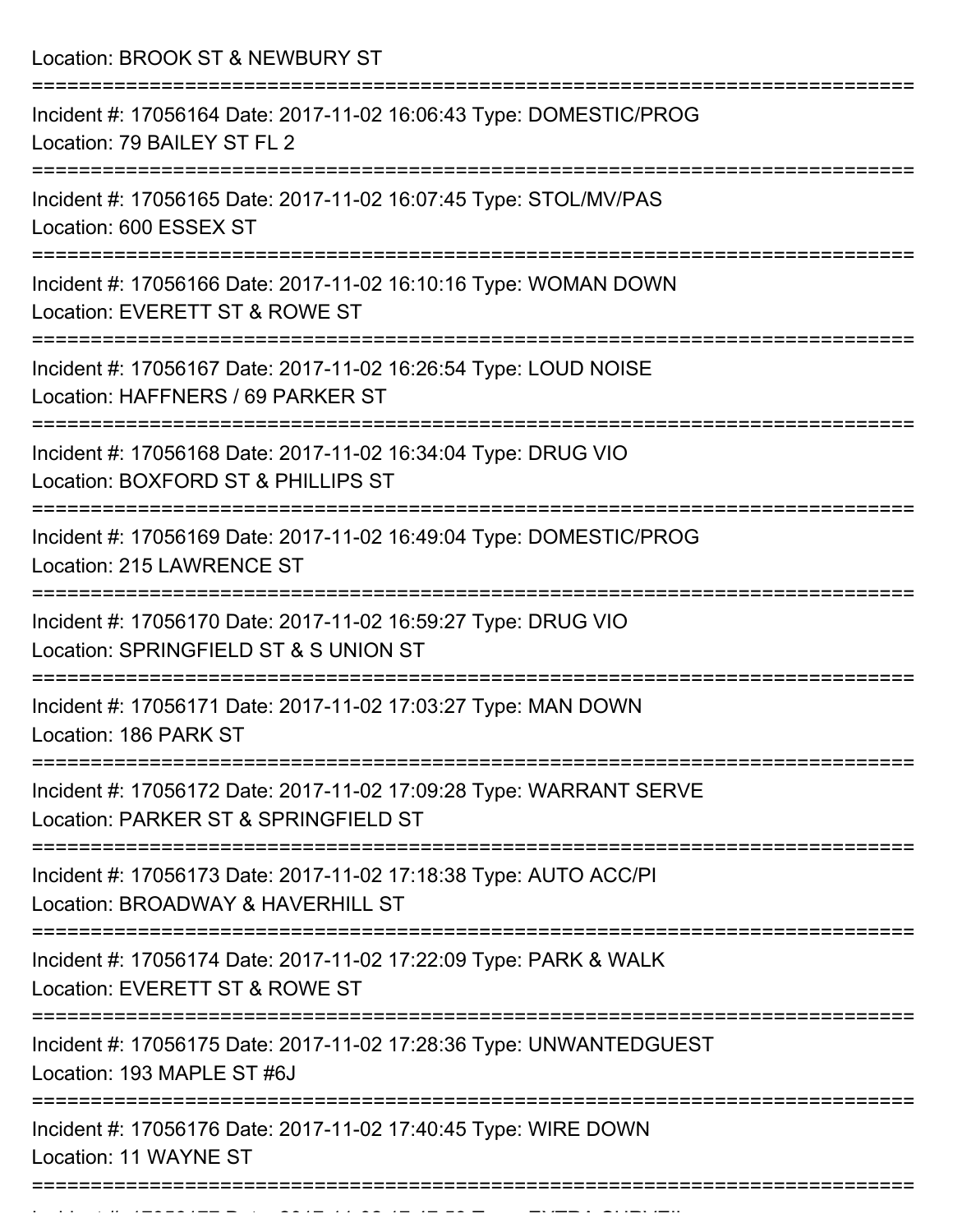Location: 77 S UNION ST

| Incident #: 17056178 Date: 2017-11-02 17:50:58 Type: SUS PERS/MV<br><b>Location: HAMILTON ST</b>            |
|-------------------------------------------------------------------------------------------------------------|
| Incident #: 17056179 Date: 2017-11-02 18:03:24 Type: MV/BLOCKING<br>Location: 87 JAMAICA ST                 |
| Incident #: 17056180 Date: 2017-11-02 18:04:25 Type: M/V STOP<br>Location: MT VERNON ST & S BROADWAY        |
| Incident #: 17056181 Date: 2017-11-02 18:10:18 Type: M/V STOP<br>Location: HANCOCK ST & MELROSE TER         |
| Incident #: 17056182 Date: 2017-11-02 18:10:37 Type: UNWANTEDGUEST<br>Location: 23 SUMMER ST FL 2           |
| Incident #: 17056183 Date: 2017-11-02 18:19:19 Type: MEDIC SUPPORT<br><b>Location: 12 METHUEN ST</b>        |
| Incident #: 17056184 Date: 2017-11-02 18:20:18 Type: DRUG VIO<br>Location: ALMA ST & ERVING AV              |
| Incident #: 17056185 Date: 2017-11-02 18:21:51 Type: LOUD NOISE<br>Location: 10 LEA ST                      |
| Incident #: 17056186 Date: 2017-11-02 18:26:26 Type: M/V STOP<br>Location: ANDOVER ST & PARKER ST           |
| Incident #: 17056187 Date: 2017-11-02 18:28:36 Type: INVEST CONT<br>Location: 46 ROLLINS ST                 |
| Incident #: 17056188 Date: 2017-11-02 18:35:35 Type: ASSSIT OTHER PD<br>Location: HANCOCK ST & SCHOOL ST    |
| Incident #: 17056190 Date: 2017-11-02 18:38:04 Type: WARRANT SERVE<br>Location: S UNION ST & SPRINGFIELD ST |
| Incident #: 17056189 Date: 2017-11-02 18:38:45 Type: A&B PAST<br>Location: 57 JACKSON ST                    |
|                                                                                                             |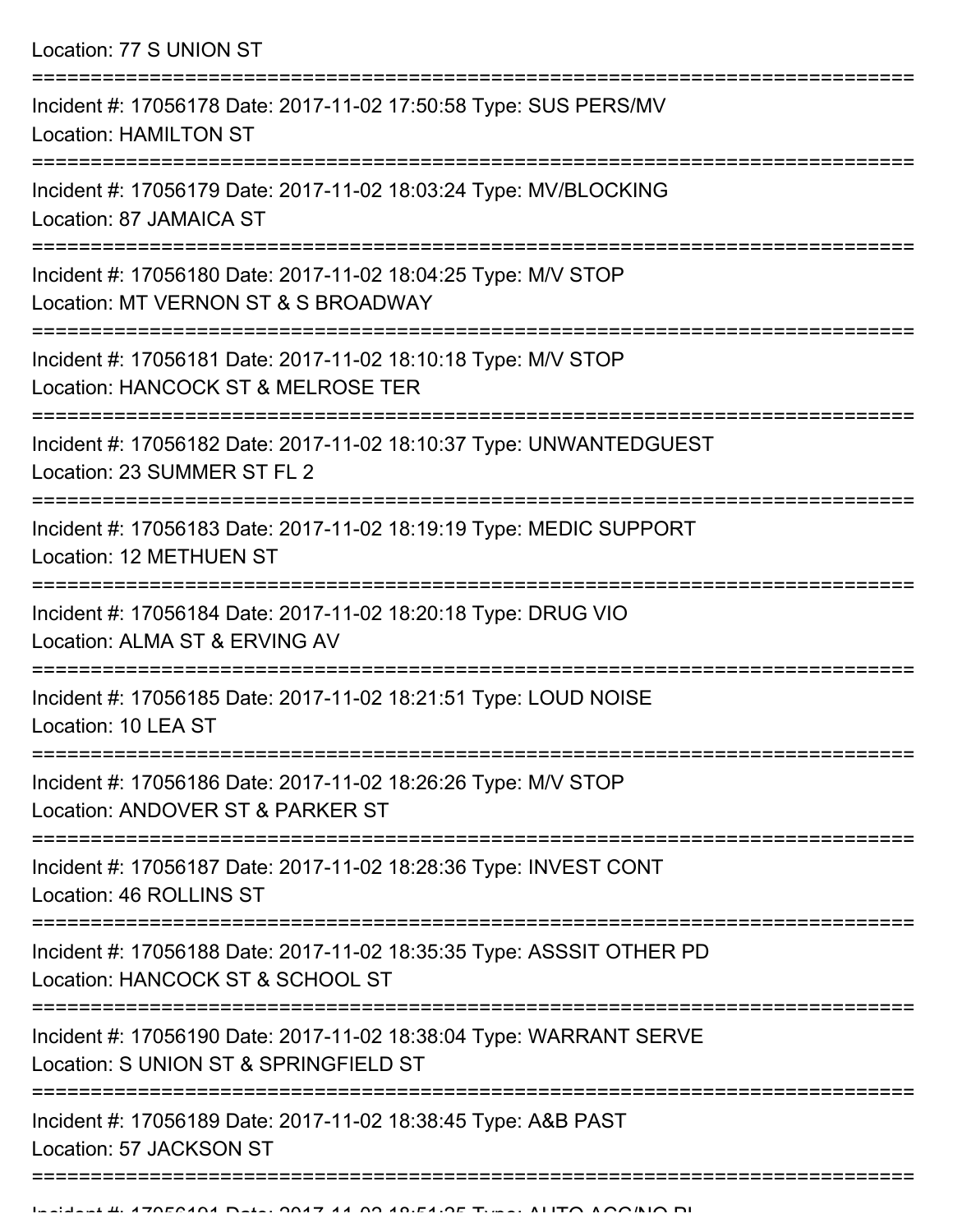| Location: ESSEX ST & WINTER ST                                                                                                           |
|------------------------------------------------------------------------------------------------------------------------------------------|
| Incident #: 17056192 Date: 2017-11-02 19:01:39 Type: AUTO ACC/PED<br>Location: BROADWAY & WATER ST<br>:================================= |
| Incident #: 17056193 Date: 2017-11-02 19:06:19 Type: M/V STOP<br>Location: BRADFORD ST & BROADWAY                                        |
| Incident #: 17056194 Date: 2017-11-02 19:08:26 Type: NOTIFICATION<br>Location: 2 W LOWELL ST #1                                          |
| Incident #: 17056195 Date: 2017-11-02 19:25:45 Type: DRUG VIO<br>Location: 14 ALMA ST                                                    |
| Incident #: 17056196 Date: 2017-11-02 19:34:50 Type: SUS PERS/MV<br>Location: WEATHERBEE SCHOOL / 75 NEWTON ST                           |
| =====================<br>Incident #: 17056197 Date: 2017-11-02 19:38:57 Type: INVESTIGATION<br>Location: 27 KENDALL ST                   |
| Incident #: 17056198 Date: 2017-11-02 19:51:10 Type: UNWANTEDGUEST<br>Location: CVS / 266 BROADWAY                                       |
| Incident #: 17056199 Date: 2017-11-02 19:55:21 Type: ROBBERY ARMED<br>Location: 26 BUSWELL ST                                            |
| :==============================<br>Incident #: 17056200 Date: 2017-11-02 20:08:08 Type: SUS PERS/MV<br>Location: 15 N PARISH RD          |
| Incident #: 17056201 Date: 2017-11-02 20:26:06 Type: M/V STOP<br>Location: 85 PHILLIPS ST                                                |
| Incident #: 17056202 Date: 2017-11-02 20:42:07 Type: NOISE ORD<br>Location: 57 N PARISH RD                                               |
| Incident #: 17056203 Date: 2017-11-02 21:02:12 Type: M/V STOP<br>Location: ANDOVER ST & S BROADWAY                                       |
| Incident #: 17056204 Date: 2017-11-02 21:09:00 Type: LOUD NOISE<br>Location: 21 E HAVERHILL ST                                           |
| Incident #: 17056205 Date: 2017-11-02 21:16:04 Type: SUS PERS/MV                                                                         |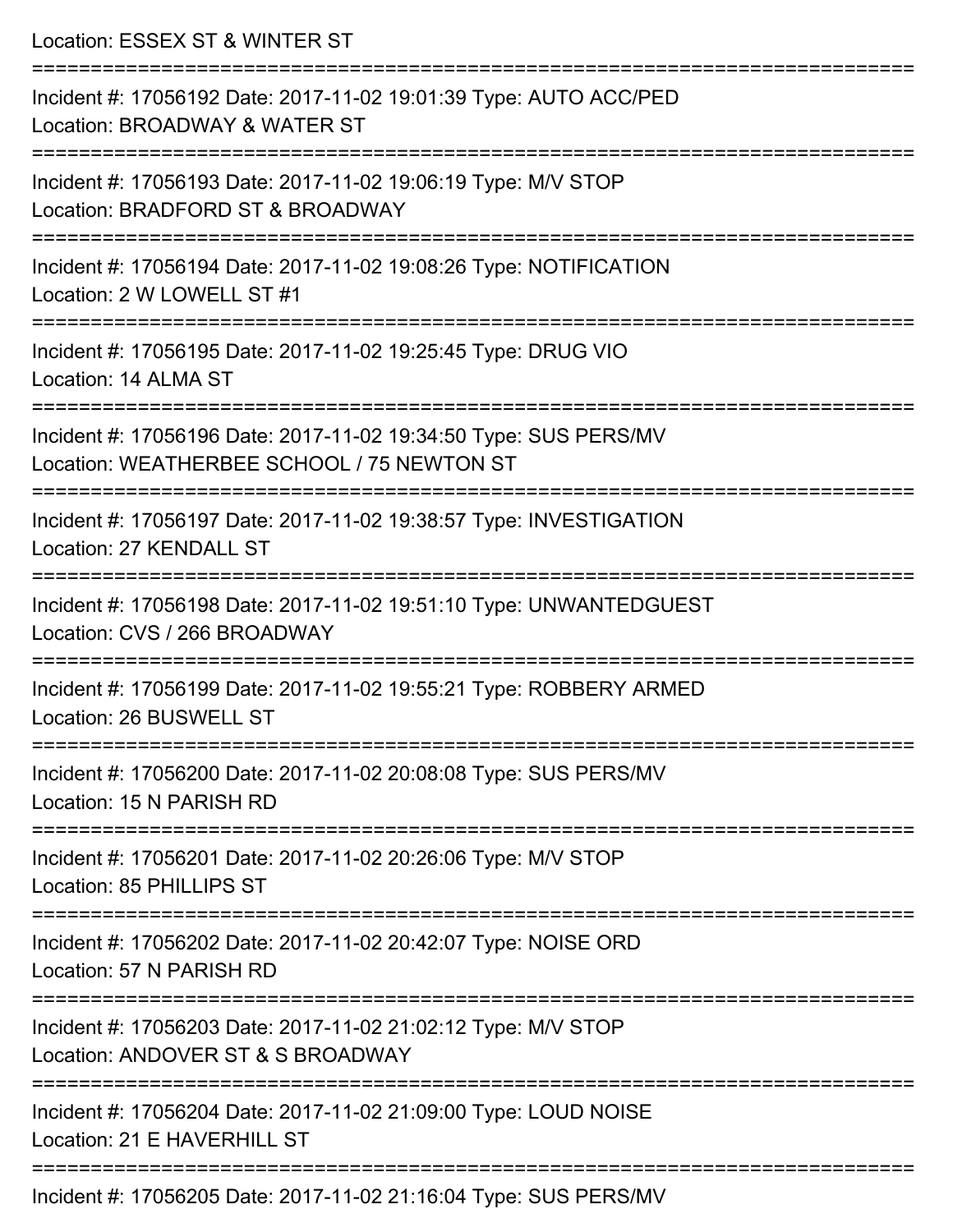| Incident #: 17056206 Date: 2017-11-02 21:18:11 Type: CHILD ABUSE<br>Location: 133 ESSEX ST                       |
|------------------------------------------------------------------------------------------------------------------|
| Incident #: 17056207 Date: 2017-11-02 21:28:09 Type: UNWANTEDGUEST<br>Location: CUMBERLAND FARM / 320 S BROADWAY |
| Incident #: 17056208 Date: 2017-11-02 21:28:39 Type: UNWANTEDGUEST<br>Location: CVS PHARMACY / 266 BROADWAY      |
| Incident #: 17056209 Date: 2017-11-02 21:42:40 Type: A&B D/W PAST<br>Location: 248 BROADWAY                      |
| Incident #: 17056210 Date: 2017-11-02 22:00:14 Type: MEDIC SUPPORT<br>Location: 15 GROTON ST #A                  |
| Incident #: 17056211 Date: 2017-11-02 22:34:16 Type: ALARM/BURG<br>Location: JJ COMPUTER REPAIR / 311 BROADWAY   |
| Incident #: 17056212 Date: 2017-11-02 22:37:39 Type: M/V STOP<br>Location: METHUEN ST & NEWBURY ST               |
| Incident #: 17056213 Date: 2017-11-02 22:39:20 Type: M/V STOP<br>Location: BRADFORD ST & BROADWAY                |
| Incident #: 17056214 Date: 2017-11-02 22:48:13 Type: M/V STOP<br>Location: METHUEN ST & NEWBURY ST               |
| Incident #: 17056215 Date: 2017-11-02 22:55:24 Type: MAN DOWN<br>Location: 30 FOSTER ST                          |
| Incident #: 17056216 Date: 2017-11-02 23:01:29 Type: M/V STOP<br>Location: 510 HAVERHILL ST                      |
| Incident #: 17056217 Date: 2017-11-02 23:09:25 Type: M/V STOP<br>Location: BROADWAY & TREMONT ST                 |
| Incident #: 17056218 Date: 2017-11-02 23:10:49 Type: M/V STOP<br>Location: 266 BROADWAY                          |
| Ingident #: 17056910 Dete: 2017 11 09 22:17:10 Tune: DICTUDDANCE                                                 |

Incident #: 17056219 Date: 2017-11-02 23:17:10 Type: DISTURBANCE